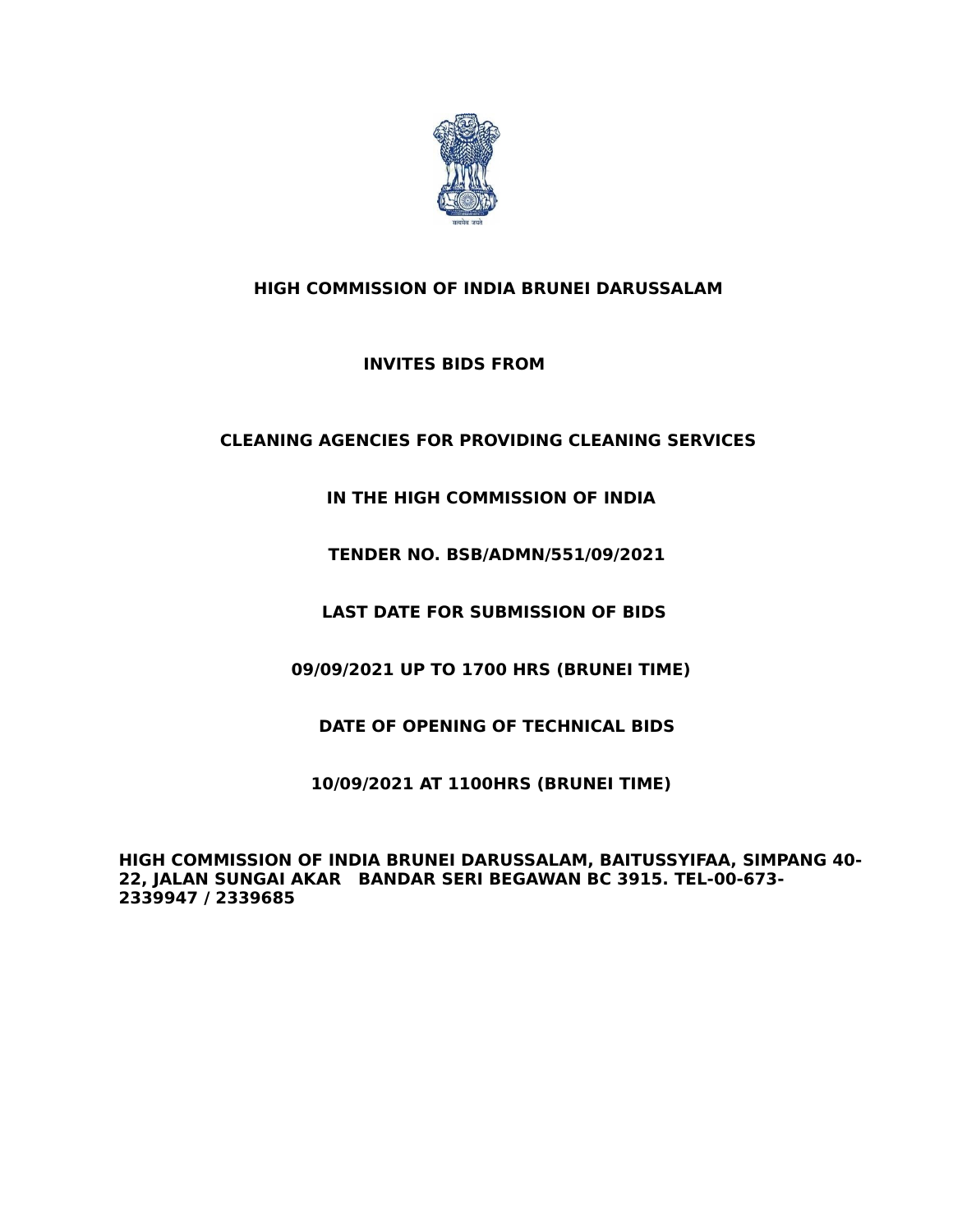Sealed Bids are invited for award of annual contract for cleaning of the office premises of High Commission of India, Brunei Darussalam. The Bids are to be sent in a sealed envelope which should be prominently super scribed as QUOTATIONS FOR CLEANING WORK IN HCI BRUNEI DARUSSALAM and addressed to "HOC, High Commission of India, Brunei Darussalam Baitussyifaa, Simpang 40-22, Jalan Sungai Akar Bandar Seri Begawan BC 3915 and should reach us latest by 08/09/2021 till 1700hrs.

## **Period of contract**

The contract will be initially for a period of two years extendable further on year to year basis subject to satisfactory performance. During the contract period, no increase in rates will be allowed. The terms and conditions and rates approved by the High Commission of India, Brunei Darussalam will remain, applicable if the contract is extended further.

## **Tender process**

The tender is invited in two parts (i) Technical Bid and (ii) Financial Bid;

(a) **First envelope –** super scripted as " Technical Bid - CLEANING WORK IN HCI BRUNEI DARUSSALAM" and (c) **Second envelope –** super scripted "Financial Bid – FOR CLEANING WORK IN HCI BRUNEI DARUSSALAM ."

Both sealed envelopes shall be kept inside a large sealed envelope i.e. in a **Third envelope** super scripted as "Tender Quotation for FOR CLEANING WORK IN HCI BRUNEI DARUSSALAM ". It should also be super scripted at the bottom left corner with the Full name, Postal address, Fax, E-mail, Telephone number of the bidder;

(ii) The sealed quotations shall be submitted to :

## **The Head of Chancery,**

# **High Commission of India, Brunei Darussalam, Baitussyifaa, Simpang 40-22, Jalan Sungai Akar Bandar Seri Begawan BC 3915.**

- (iii) The bid may be submitted by Hand, in person or by courier. The bids by "Fax / Email" shall not be accepted;
- (iv) Bids received after the closing date and time as prescribed in the tender notice, shall **NOT** be accepted under any circumstances;
- (v) Technical bid shall be opened on the date and time as given in the tender notice at **High Commission of India, Brunei Darussalam, Baitussyifaa, Simpang 40-22, Jalan Sungai Akar Bandar Seri Begawan BC 3915**, in the presence of the authorized representatives of the companies, who may wish to attend.

**(vi) Financial bid shall be opened on the date and time, to be communicated later, at High Commission of India, Brunei Darussalam, Baitussyifaa, Simpang 40-22, Jalan Sungai Akar Bandar Seri Begawan BC 3915, in the presence of the authorized representatives of the companies, those who qualify in the technical bids and wish to attend.**

**(vii) Bids should be valid for six months (180 days)**

**Scope of work**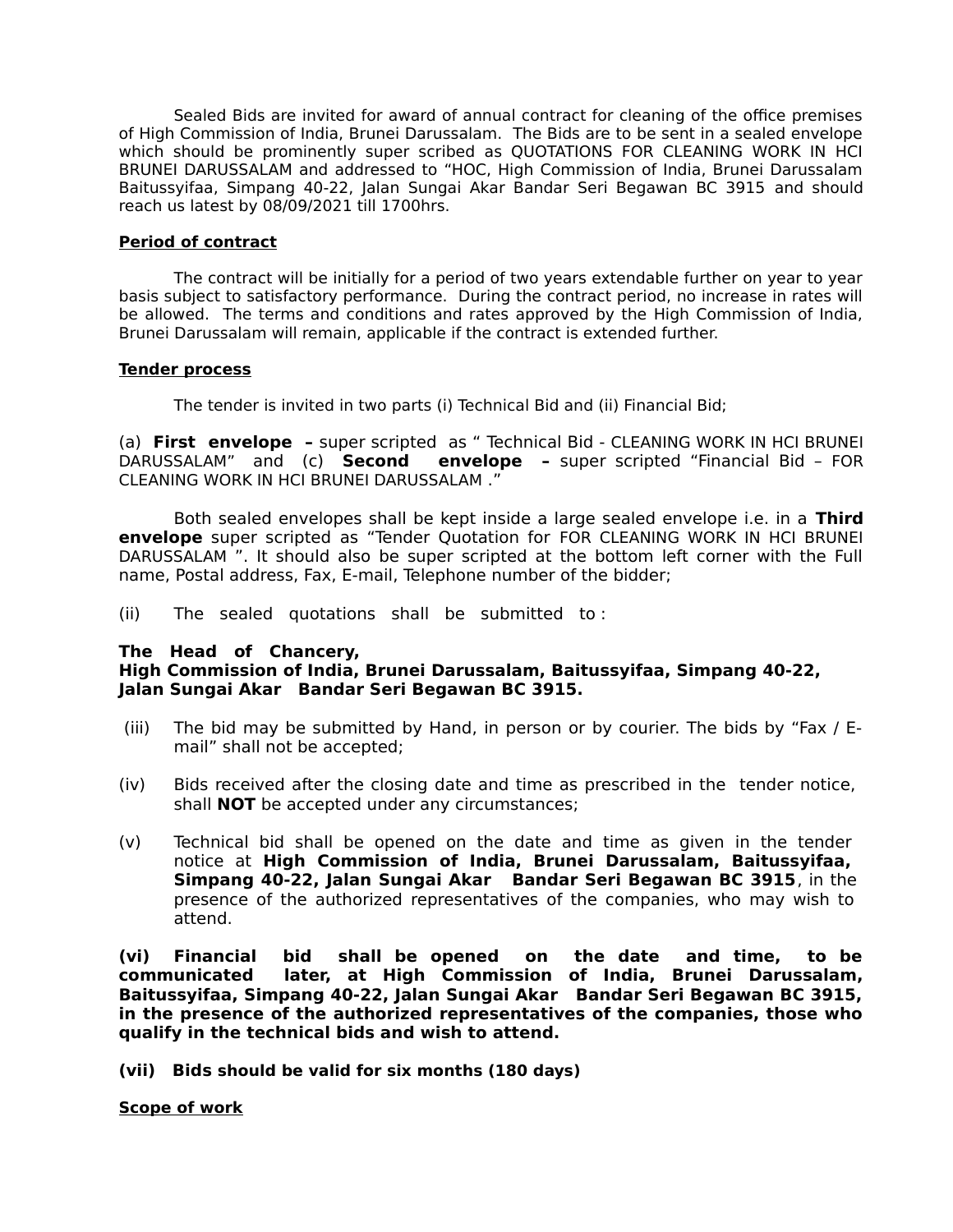The Cleaning Services are required from 0900 hrs to 1730hrs (Monday to Friday) as per detail below:

i. Daily sweeping/mopping/dusting/vacuum cleaning of common areas, office rooms, toilets, lobbies, staircases, window panes, office furniture/equipment, ground floor, first floor, entrance and exit areas, drive ways, parking areas and any other place within the premises as directed by the competent authorities from time to time including removal of waste material and discarded furniture.

ii. The cleaner/s should be provided with proper Working Uniform to be worn during the entire working time.

iii. Office Rooms to be cleaned and dusting of furniture to be done daily in the morning.

iv. Daily removal of garbage/waste paper/packing material.

v. Deep cleaning including Vacuum cleaning of rooms windows, doors, Lobbies Glass panes of rooms and staircases Brass polishing of sign boards/brass planters and Washing of parking area once a week.

vi. Corridors to be mopped twice a day. Toilets to be cleaned once in the morning and in the evening every day.

vii. Garbage Collection: Garbage will be collected from each room at least twice a day. The collected garbage should be periodically disposed off in accordance with the relevant regulations of local government.

viii. No burning of waste material shall be permitted in the premises.

ix. Drainage & Water System: Cleaning of drainage system should be done on regular basis.

x. Cleaning should be done in weekends/ holidays too, if required

## **Eligibility Criteria**

i. Bids should be for cleaning services on all days viz. Monday to Friday (including holidays if required) with all required materials (like brooms hard and soft preferably with long handle, mops, wipers, dusters, cob web remover, Road brooms, toilet brush, carpet brush, supply and cleaning agents like vim, harpic, soap cakes, odonil, 'bio-tabs', glass cleaner and phenyl etc. Company will also provide vacuum cleaners and bags for collecting trash from rooms and other areas. **In Financial bids two rates should be quoted sepataely i.e one rate should include the cost of cleaning material and another rate excluding the cost of cleaning material.**

ii. The Company must have in-house training facilities for its employees.

iii. The Company should submit precise profile of its key clients along with details of services provided.

iv. A list of cleaning material proposed to be supplied for one month may also be provided with the bid. The Company should provide cleaner who will look after cleaning work at High Commission of India Brunei Darussalam. No extra remuneration would be paid to the agency for working on Saturdays/Sundays.

v. The worker/s so provided should be on the permanent roll of the Company and his/her antecedents should be pre-verified by the Police authorities. A copy of the verification of worker may be submitted to the High Commission of India before deployment for work.

vi. If the cleaner is absent on a given day the company will provide a substitute for him/her otherwise proportionate deductions will be made from the monthly payment.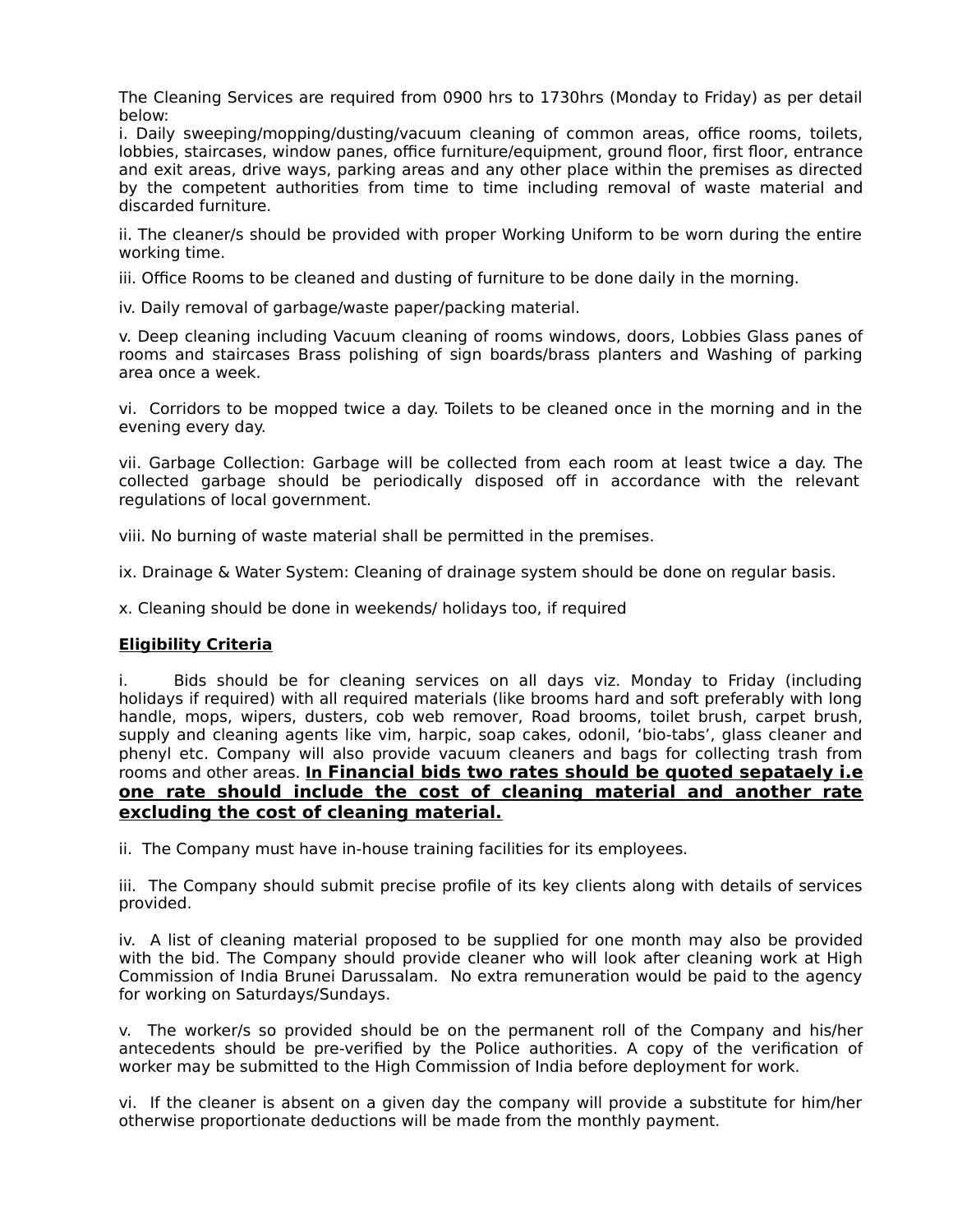vii. In case the Cleaning Agency fails in adhering to the daily cleaning requirements at the High Commission of India, Brunei Darussalam has to make alternative arrangements for daily cleaning, then cleaning agency would reimburse the cost of such arrangements.

viii. Cleaning agency would be fully responsible for all acts of omission or negligence, dishonesty or misconduct of its employees for work at High Commission of India, Brunei Darussalam.

ix. In case of any complaint, either as regards the nature of service or as regards the behaviors of cleaner/s on duty or otherwise, cleaning agency would be intimated and would be required to take corrective measures promptly.

x. The High Commission of India, Brunei Darussalam reserves the right to amend/withdraw any of the terms and conditions in the tender documents or to reject any or all tenders without giving any notice or assigning any reason. The decision of the High Commission of India, Brunei Darussalam in this regard shall be final and binding on all.

## **Termination of Contract**

The High Commission of India, Brunei Darussalam reserves the right to terminate the contract at any time by giving one month advance notice. However the High Commission of India will also have the right to terminate the contract in less than a month under special circumstances such as security consideration, violation of privacy laws etc. The Service provider also has the right to terminate the contract by giving three months notice with justification for termination of contract.

## **Other terms and conditions**

The cleaning work should be done on time and as per direction of High Commission of India, Brunei Darussalam from time to time.

ii The rates finally approved/accepted by the High Commission of India, Brunei Darussalam amount payable shall be valid for the whole of the contract period and no upward revision will be allowed under any circumstances. High Commission of India, Brunei Darussalam will not entertain any claim on account of any tax/insurance for execution of the work awarded under the contract and all such taxes should be paid by the firm itself.

iii Under no circumstances shall the successful firm appoint any sub-contractor or sublease the contract. If it is found that the contractor has violated these conditions the contract will be terminated forthwith without any notice, by the High Commission of India, Brunei Darussalam.

iv Delay in work will not be permissible on the ground that the materials items etc. are not available.

v Late/delay tenders due to any reason, whatsoever, will not be accepted/considered, at all, under any circumstances.

vi No advance payment shall be made for the services.

vii The bills for the services for the month must be prepared on the basis of approved rates will have to be submitted to the High Commission by the  $10<sup>th</sup>$  of the succeeding month for effective payment.

viii The payment will be released through direct bank transfer/Cheque.